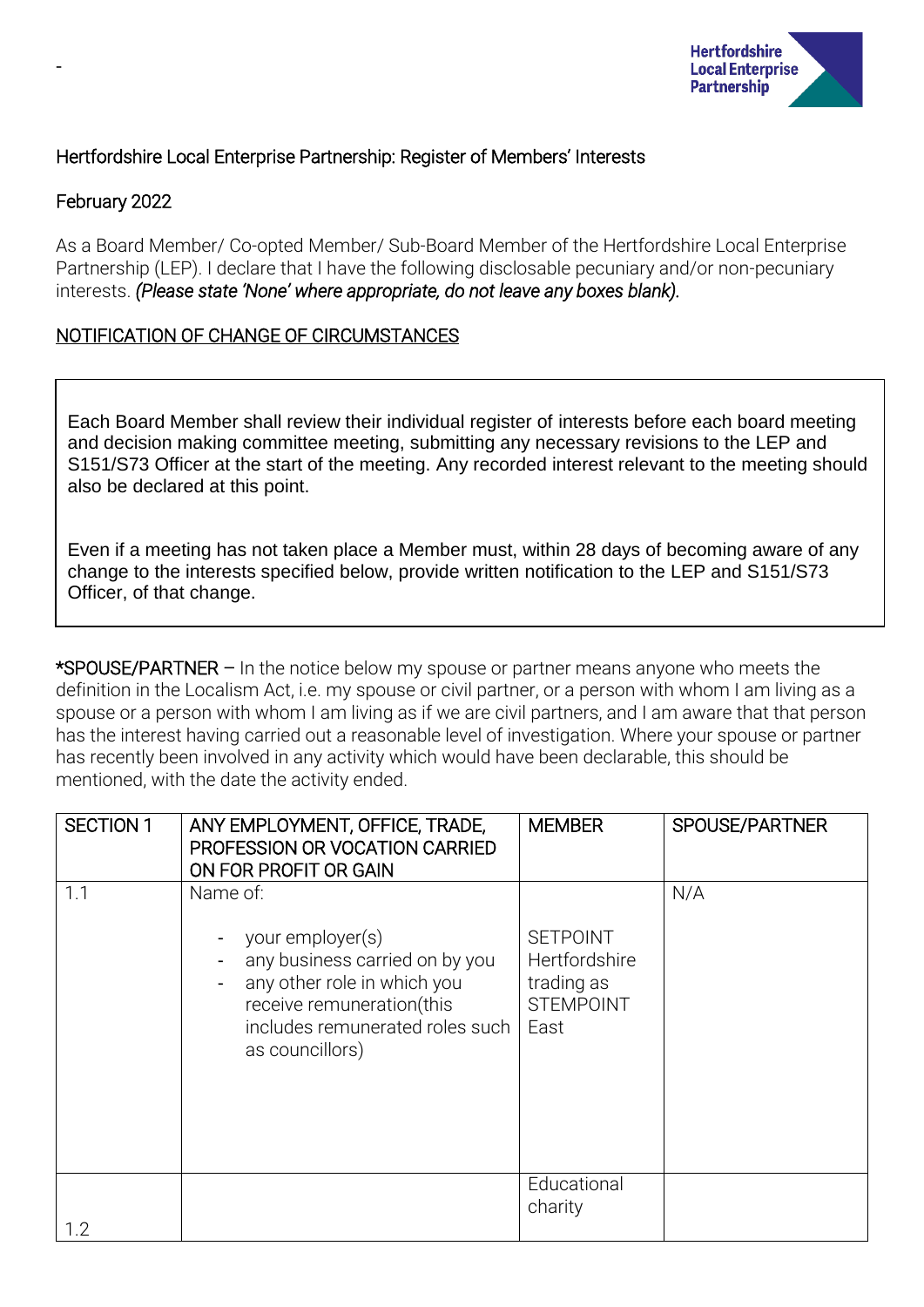

|                  | Description of employment or business<br>activity                                                                                                                                                                                                                                                     |               |                |
|------------------|-------------------------------------------------------------------------------------------------------------------------------------------------------------------------------------------------------------------------------------------------------------------------------------------------------|---------------|----------------|
| 1.3              | The name of any firm in which you are<br>a partner                                                                                                                                                                                                                                                    | N/A           |                |
| 1.4              | The name of any company for which<br>you are a remunerated director                                                                                                                                                                                                                                   | As above      |                |
| <b>SECTION 2</b> | <b>SPONSORSHIP</b>                                                                                                                                                                                                                                                                                    | <b>MYSELF</b> | SPOUSE/PARTNER |
| 2.1              | Any financial benefit obtained (other<br>than from the LEP) which is paid as a<br>result of carrying out duties as a<br>Member.<br>This includes any payment or financial<br>benefit from a Trade Union within the                                                                                    | None          |                |
|                  | meaning of the Trade Union and<br>Labour Relations (Consolidation) Act<br>1992 (a)                                                                                                                                                                                                                    |               |                |
| <b>SECTION 3</b> | <b>CONTRACTS</b>                                                                                                                                                                                                                                                                                      | <b>MYSELF</b> | SPOUSE/PARTNER |
| 3.1              | Any contract for goods, works or<br>services with the LEP which has not<br>been fully discharged by any<br>organisation named at 1.1                                                                                                                                                                  | None          |                |
| 3.2              | Any contract for goods, works or<br>services entered into by any<br>organisation named at 1.1 where either<br>party is likely to have a commercial<br>interest in the outcome of the business<br>being decided by the LEP in the<br>forthcoming meeting.                                              | None          |                |
| <b>SECTION 4</b> | <b>LAND OR PROPERTY</b>                                                                                                                                                                                                                                                                               | <b>MYSELF</b> | SPOUSE/PARTNER |
| 4.1              | Any interest you or any organisation<br>listed at 1.1 may have in land or<br>property which is likely to be affected<br>by a decision made by the LEP.<br>This would include, within the area of<br>the LEP:<br>Any interest in any land in the<br>LEP areas, including your<br>place(s) of residency | None          |                |

-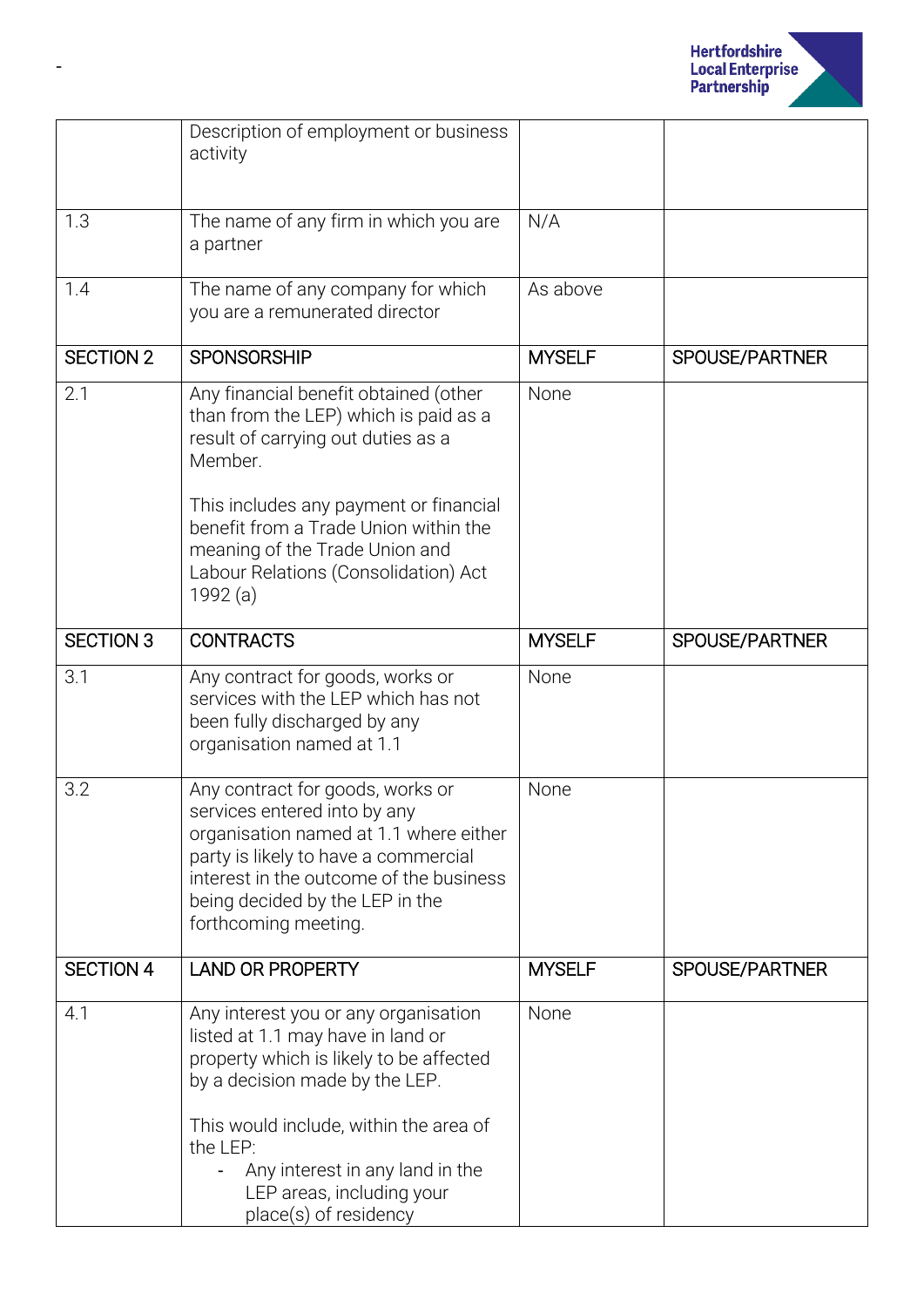

|                  | Any tenancy where the landlord<br>is the LEP and the tenant is a<br>body in which relevant person<br>has a beneficial interest<br>Any licence for a month or<br>longer to occupy land owned by<br>the LEP<br>For property interests, please state the<br>first part of the postcode and the Local<br>Authority where the property resides. If<br>you own/lease more than one property<br>in a single postcode area, please state<br>this.                                                                                                                                                         |               |                |
|------------------|---------------------------------------------------------------------------------------------------------------------------------------------------------------------------------------------------------------------------------------------------------------------------------------------------------------------------------------------------------------------------------------------------------------------------------------------------------------------------------------------------------------------------------------------------------------------------------------------------|---------------|----------------|
| <b>SECTION 5</b> | <b>SECURITIES</b>                                                                                                                                                                                                                                                                                                                                                                                                                                                                                                                                                                                 | <b>MYSELF</b> | SPOUSE/PARTNER |
| 5.1              | Any interest in securities of an<br>organisation under 1.1 where:-<br>(a) that body (to my knowledge)<br>has a place of business or land<br>in the area of the LEP; and<br>(b) either-<br>the total nominal value of<br>(i)<br>the securities exceeds<br>£25,000 or one hundredth<br>of the total issued share<br>capital of that body or;<br>if the share capital of that<br>(ii)<br>body is of more than one<br>class, the total nominal<br>value of the shares of any<br>one class in which has an<br>interest exceeds one<br>hundredth of the total<br>issued share capital of<br>that class. | None          |                |
| <b>SECTION 6</b> | <b>GIFTS AND HOSPITALITY</b>                                                                                                                                                                                                                                                                                                                                                                                                                                                                                                                                                                      | <b>MYSELF</b> | SPOUSE/PARTNER |
| 6.1              | Any gifts and/or hospitality received as<br>a result of membership of the LEP<br>(above the value of £50)                                                                                                                                                                                                                                                                                                                                                                                                                                                                                         | None          |                |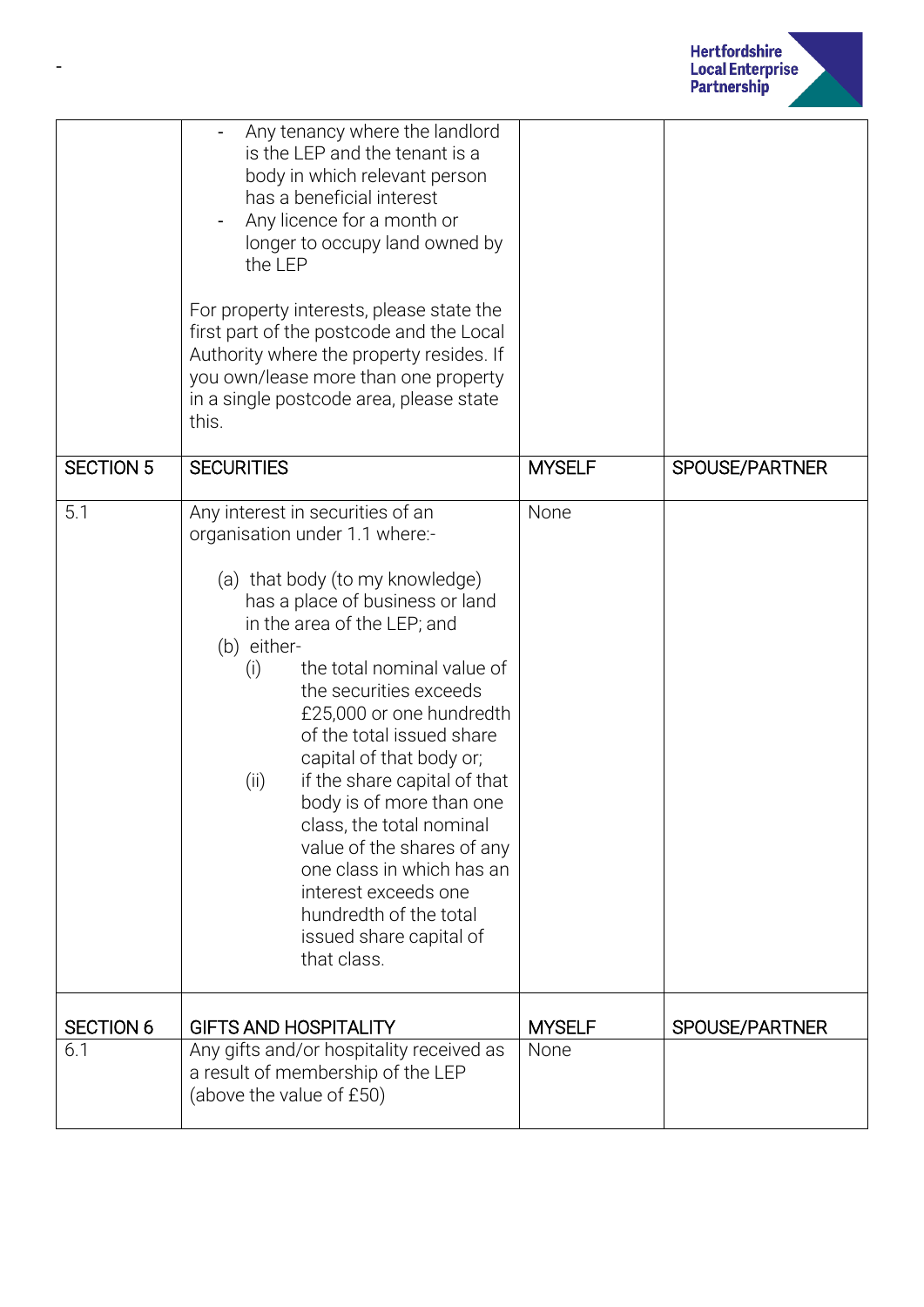

### OTHER INTERESTS

-

#### Membership of Organisations

I am a member of, or I am in a position of general control, a trustee of, or participate in the management of:

1. Any body to which I have been appointed or nominated by the LEP:

Skills and Employment Board

2. Any body exercising functions of a public nature - eg school governing body or another LEP:

None except in my work for SETPOINT Hertfordshire trading as STEMPOINT East

3. Any body directed to charitable purposes:

As an employee of SETPOINT Hertfordshire trading as STEMPOINT East

4. Any body, one of whose principal purposes includes the influence of public opinion or policy (including any political party or trade union):

None

5. Any local authority (please state any interests you hold as LA leaders/cabinet members for LA land, resources and the LA's commercial interests):

None

6. Any other interest which I hold which might reasonably be likely to be perceived as affecting my conduct or influencing my action in relation to my role.

None